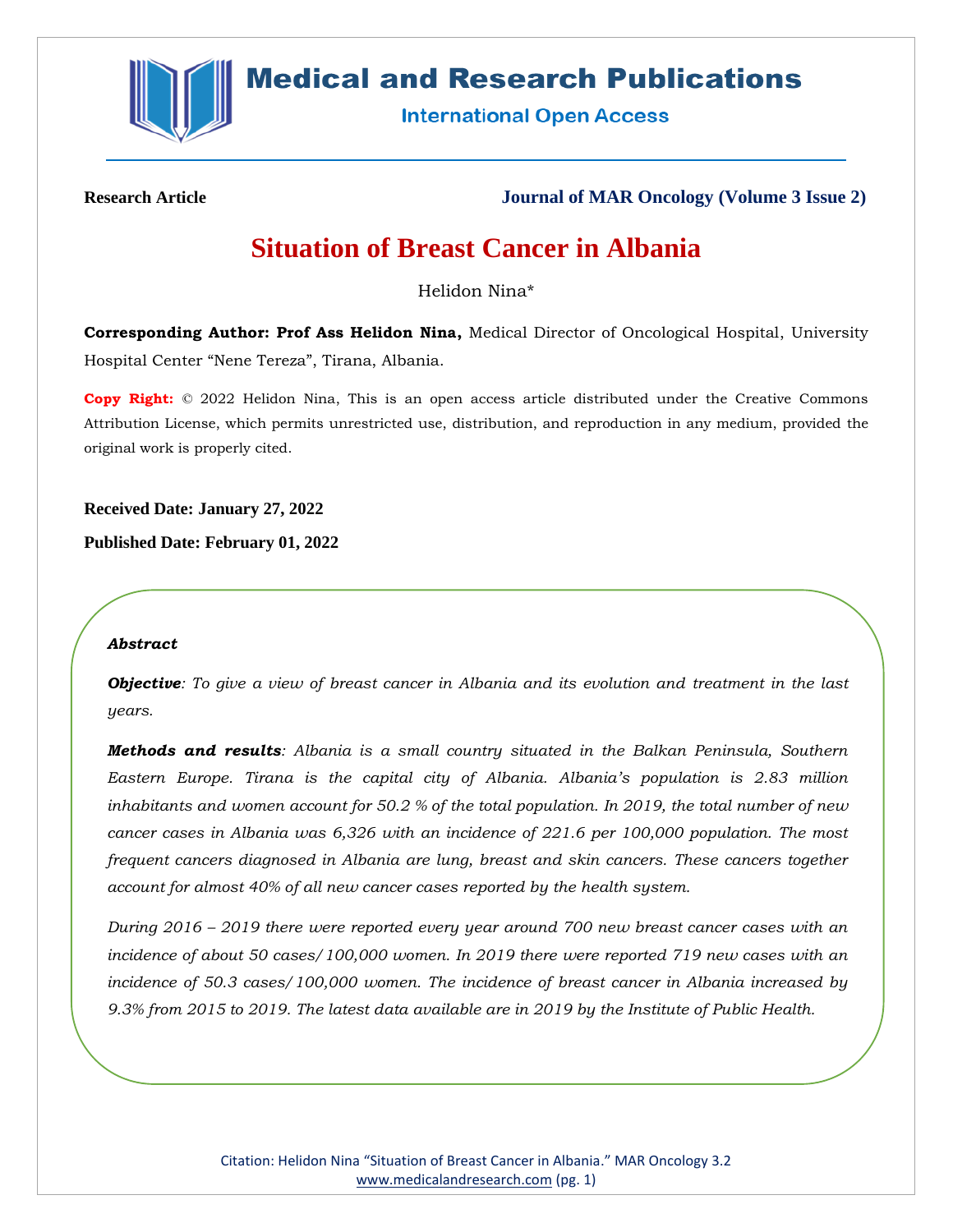*Conclusion: Breast cancer is the main cancer in the female Albanian population, and for the treatment of this disease has been done years a lot of effort and introduce new techniques in chemotherapy, radiotherapy and surgery. The important in this treatment is the multidisciplinary team decision.*

*Keywords: breast, cancer, Albania.*

# **Background**

Albania is a small country situated in the Balkan Peninsula, Southern Eastern Europe. Tirana is the capital city of Albania. Albania's population is 2.83 million inhabitants and women account for 50.2 % of the total population. There were 28,075 births in 2020 (28,561 births in 2019), with a sex ratio at birth was 1:1.07, meaning that for every 100 born girls, 107 boys were born. The Total Fertility Rate (TFR) was 1.34 children and life expectancy at birth was 75.2 years for men and 79.6 for women in 2020. The total number of deaths in Albania was 27,605 deaths in 2020 (21,937 deaths in 2019). **[**1**]**

In 2018, the Health Care Services Operator (HCSO) was established in Albania. The mission of HCSO is to provide primary and secondary (hospital) health care services. HCSO has a Central Directorate, 4 Regional Directorates of the Health Care Services and 36 branches of the Local Health Care Units in all districts of Albania. **[**2**]**

The Institute of Public Health (IPH) is the National Center for research, training, technical expertise, and reference in the field of public health and also IPH is the National Center for quality control and safety of public health laboratories. The national cancer registry is managed and led by IPH. **[**3**]**

Both institutions, IPH and HCSO, are under the Ministry of Health and Social Protection.

#### **Source on cancer data**

The Albanian information system on cancer is based on:

- National Cancer Register [hospital based mandatory report of new cases (incidence)]: data from IPH
- Family physician's register primary health care centers (prevalent cases): data from National Health Care Insurance Fund (NHCIF)
- Mortality data collected by the National Institute of Statistics (INSTAT)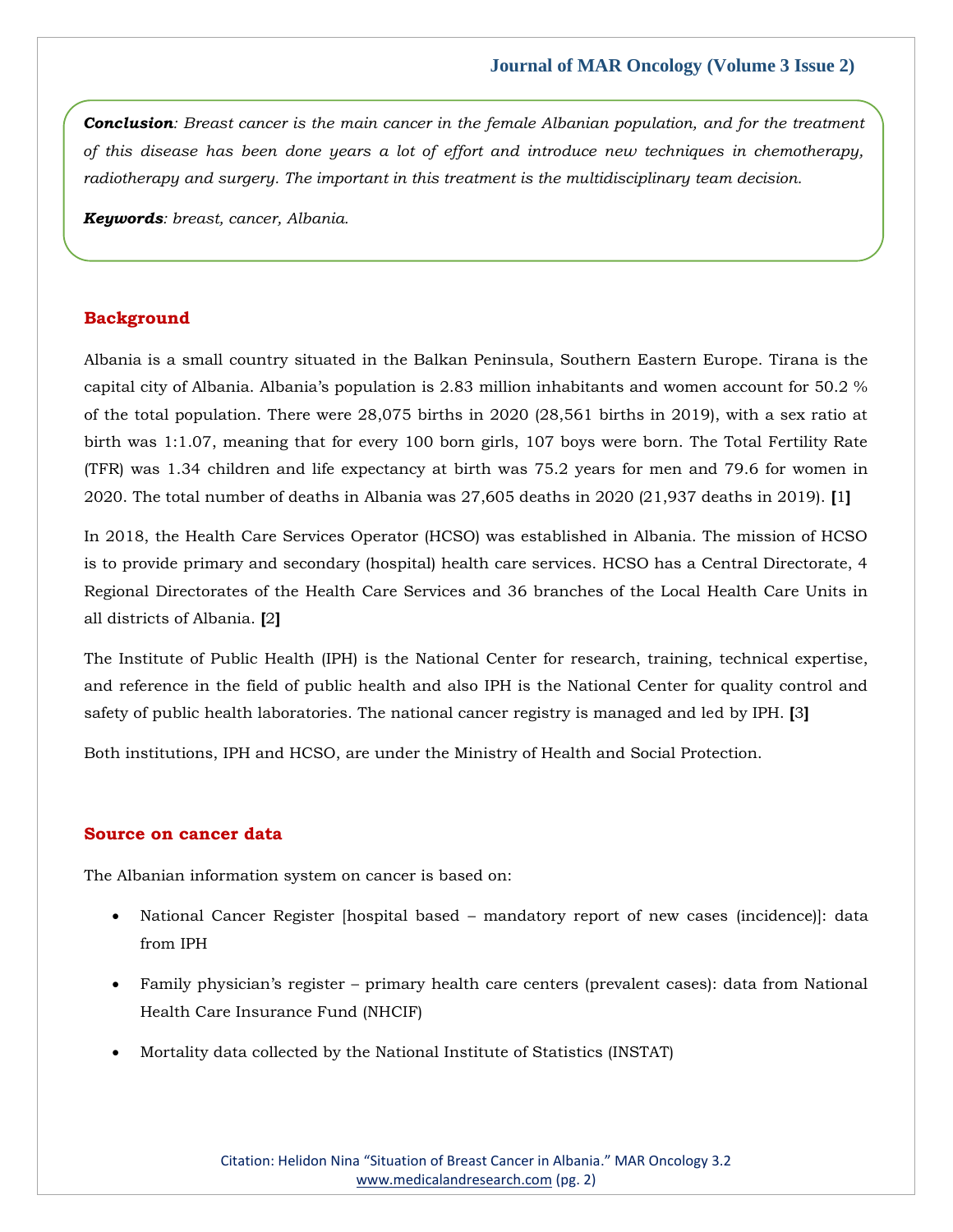### **Cancer data in Albania [**4**]**

In 2019, the total number of new cancer cases in Albania was 6,326 with an incidence of 221.6 per 100,000 population. The most frequent cancers diagnosed in Albania are lung, breast and skin cancers. These cancers together account for almost 40% of all new cancer cases reported by the health system. Melanoma accounts for 1% of all cancers diagnosed in Albania. In 2019, the incidence of lung cancer in Albania was 29.8 per 100,000 population (850 new cases), for breast cancer it was 50.3 per 100,000 women (719 new cases) and for skin cancers (non-melanoma) it was 34.8 per 100,000 population (994 new cases). The incidence of melanoma, in 2019, was 3.2 per 100,000 population (91 new cases).





In 2019, the incidence of cancer was higher among males than females (249.6 and 193.8 cases per 100,000 population, respectively). In the last three years, the incidence of cancers in men has been consistently higher than in women. Tirana, Gjirokastra, Fier and Berat were the regions with the highest cancer incidence.

The cancer crude mortality rate (CMR) has remained practically the same between 2015 and 2019, but the standardized mortality rate (SMR) for this period decreased by almost 13% (Figure 2). In 2019, the SMR (according to WHO standard population) from all cancers was 77.9 per 100,000 population. In 2015 the median age of death from all types of cancers was 68 years old, and in 2019 it was 70 years old. The mortality rate from cancer was higher in men aged 65+ compared to women, but the opposite was observed among those aged less than 65 years.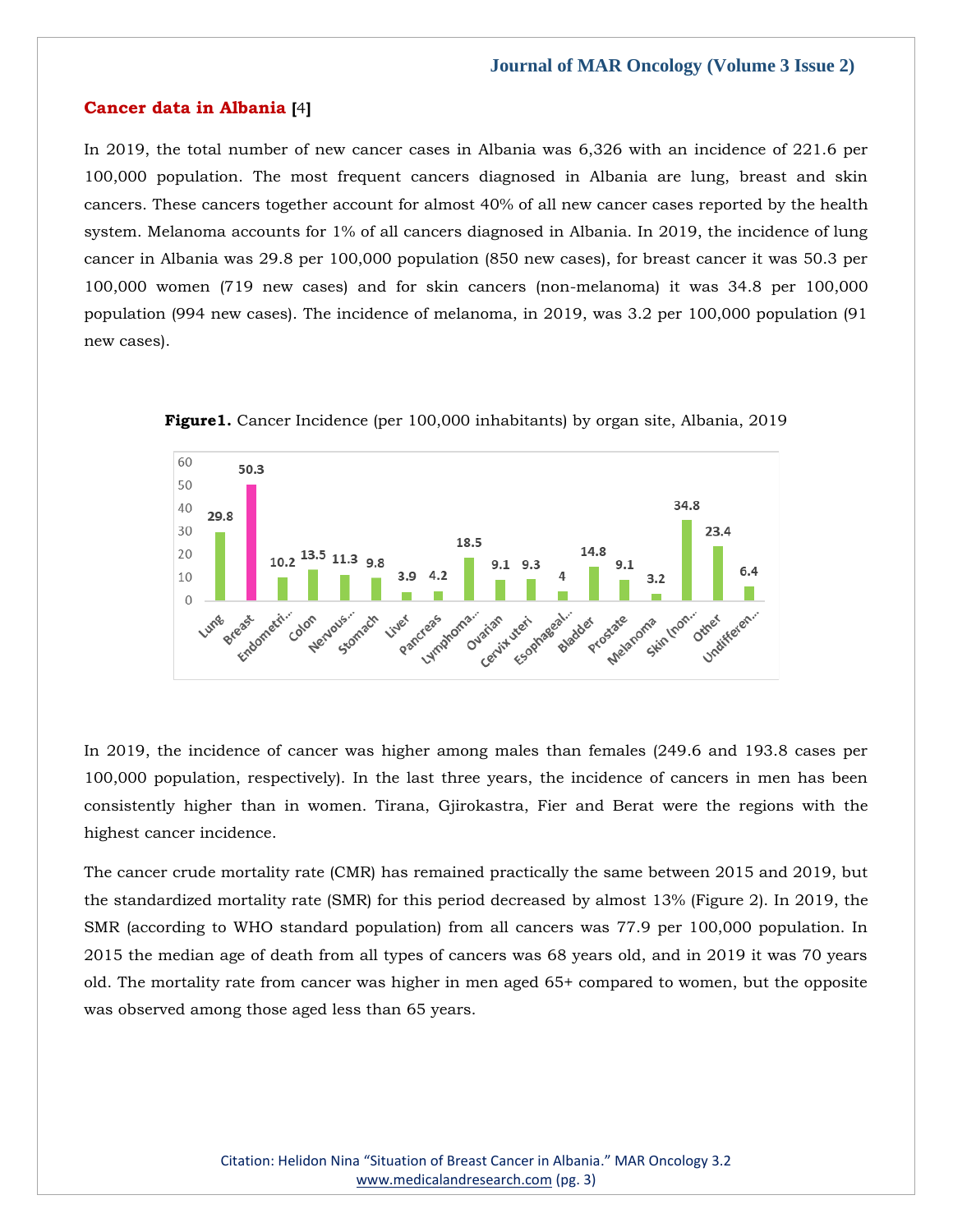



In 2019, lung, breast, prostate and stomach cancer showed the highest mortality rates in Albania (Figure 3).

**Figure 3***.* Crude Mortality Rate from cancers, by organ site, per 100,000 population, in Albania, 2015- 2019



#### **Breast cancer in Albania**

Breast cancer can affect men as well, but the risk in men is about 100 times lower than among women: every year in Albania only 5-10 men are diagnosed with breast cancer; hence breast cancer data in Albania refer only to women. In Albania, the reference center for the diagnosis and treatment of breast cancer is "Nene Tereza" University Hospital Center, the Oncology Hospital, which also functions as a breast reference center at the national level. Regional hospitals and private hospitals diagnose and treat a very low percentage of new cases of breast cancer. During 2016 – 2019 there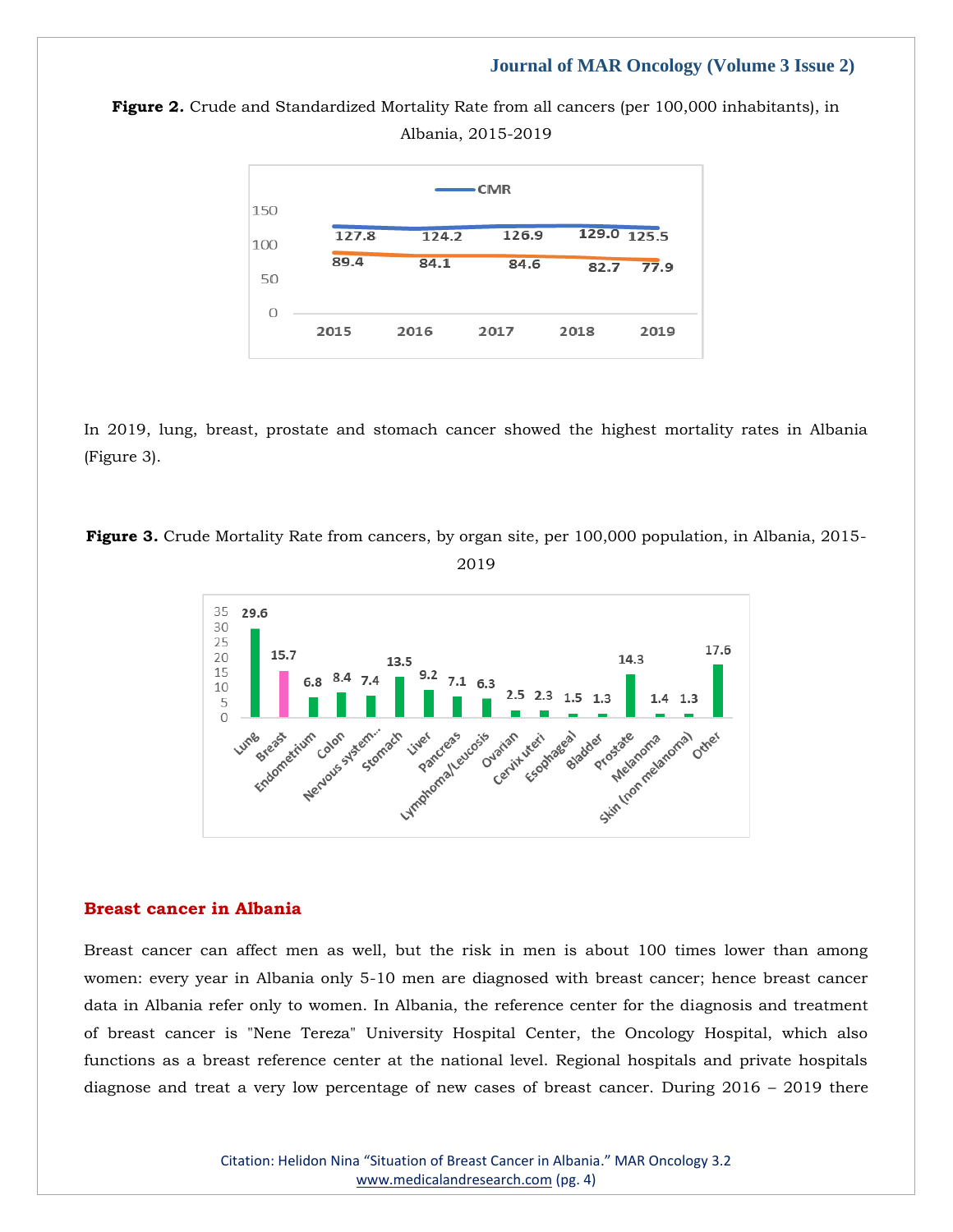were reported every year around 700 new breast cancer cases with an incidence of about 50 cases/100,000 women. In 2019 there were reported 719 new cases with an incidence of 50.3 cases/100,000 women. During 2015-2019, the regions with the highest incidence of breast cancer were Fier, Korçë, Tirana and Berat (63.8, 57.9, 50.9 and 50.7 cases per 100,000 women, respectively).

The incidence of breast cancer in Albania increased by 9.3% from 2015 to 2019 (Figure 4).

**Figure 4.** Incidence rate (/100,000 women) of breast cancer for the period 2015-2019



The risk of breast cancer gradually increases with age, with the highest risk peaking at the age group of 50-69 years. Starting from the age of 20, this risk for breast cancer is very low but still exists, but the majority of cases (80%) are diagnosed among women aged 45+ years (Figure 5).

**Figure 5.** Average annual incidence (/100,000 women) of breast cancer by age for the period 2015-



2019

Breast cancer-related hospitalizations have increased from 2015 to 2018 with a slight decrease in 2019. In 2019 there were 41% more hospitalizations from breast cancer compared to 2015, while the increase in incidence was only 9.3%.

Since 2014, there has been an increase in the number of mammographic examinations performed throughout the country (Table 1.)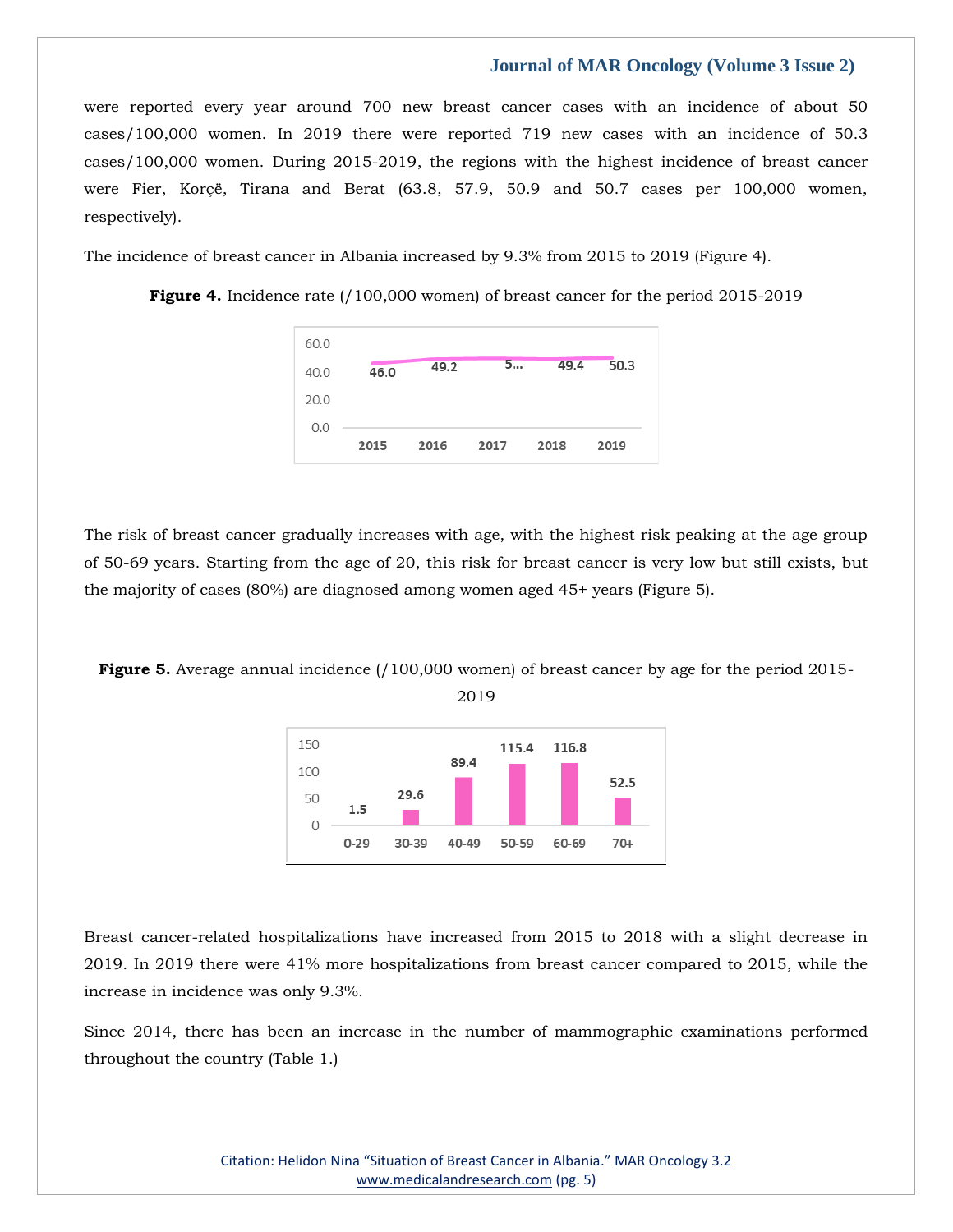| of<br><b>Type</b><br>Mammography | 2014     | 2015  | 2016 | 2017  | 2018  |
|----------------------------------|----------|-------|------|-------|-------|
| Stationary<br>mammography        | 5216     | 5717  | 4302 | 6340  | 10513 |
| Mobile<br>mammography            | $\theta$ | 4863  | 4535 | 4053  | 5351  |
| Total                            | 5216     | 10580 | 8837 | 10393 | 15864 |

**Table 1.** Number of mammographic examinations performed in Albania during 2014-2018

Breast cancer is the leading cause of cancer deaths in Albanian women, accounting for about 17% of all cancer cases in women, and 6.3% of total cancer deaths.

The standardized mortality rate from breast cancer has decreased by around 13% from 2015 to 2019 (Figure 6).

**Figure 6.** Crude mortality rate (CDR) and standardized mortality rate (SDR) (/100,000 women) from

breast cancer, Albania, 2015-2019



In 2015 the median age at death from breast cancer was 61 years, and in 2019 it was 64 years.

The crude mortality rate from breast cancer among women under 50 years old has decreased by 37% from 2012 to 2019 (5.4 and 3.4 per 100,000 women respectively) (Figure 7).

**Figure 7.** Crude Mortality Rate (/100,000 women) from breast cancer among women under 50 years old, in Albania, 2012-2019



Citation: Helidon Nina "Situation of Breast Cancer in Albania." MAR Oncology 3.2 [www.medicalandresearch.com](http://www.medicalandresearch.com/) (pg. 6)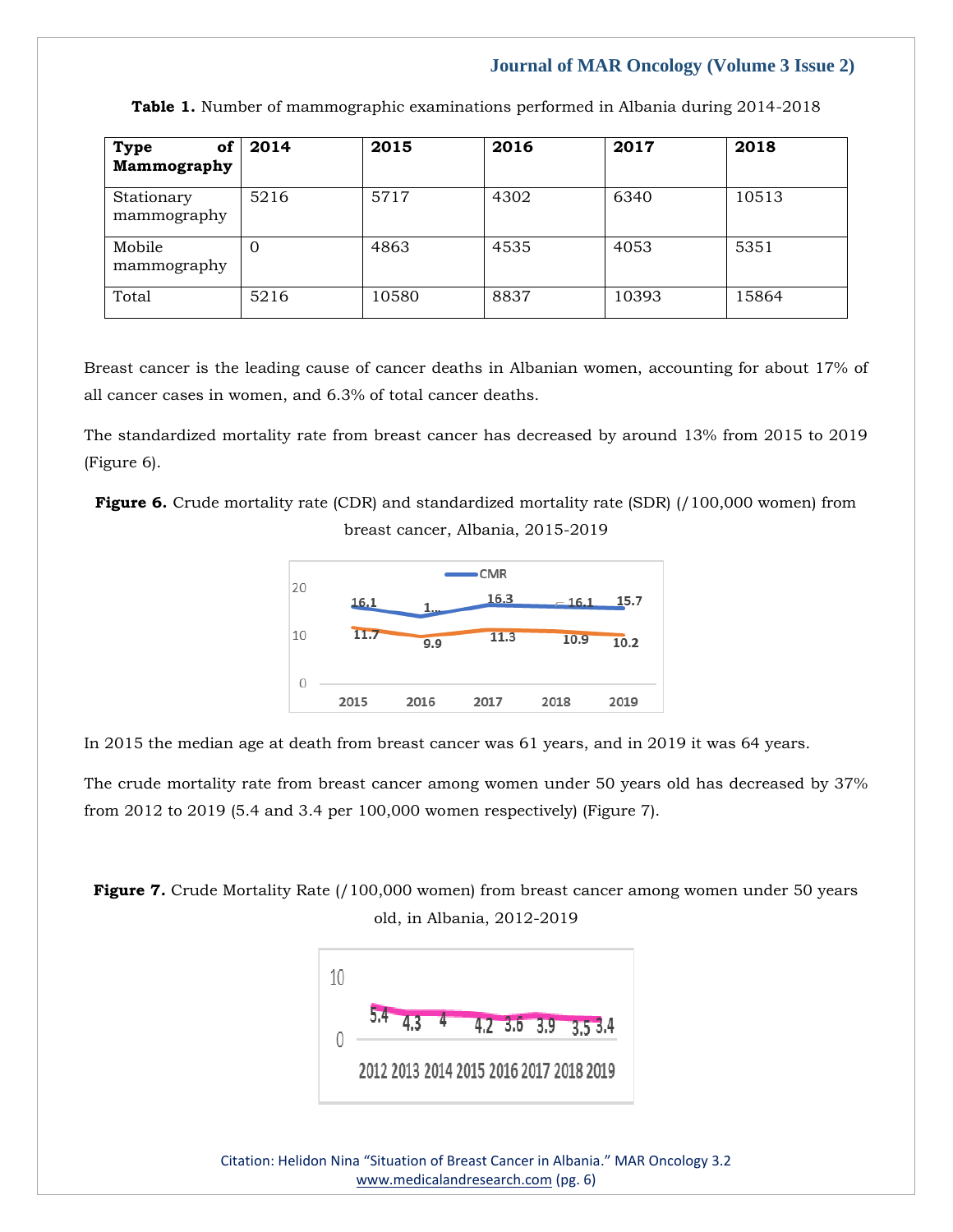In the years the treatment of breast cancer has changed spectacularly at any component of the treatment: chemotherapy, radiotherapy and surgery.

**In chemotherapy** Until 80,' the only treatment was mono chemotherapy like endoxan, vinblastine and 5 Fu. The use was in adjuvant and metastatic settings. In 1981- the era of CMF regimen in a certain number of patients and in 1983 was firstly introduced CAF. An important step was made in 2004 when taxane was firstly introduced, their use was at the beginning in second-line therapy after anthracycline failure and also in the adjuvant setting in the high-risk patient (locally advanced disease) in combination with anthracycline therapy. Around 2005-2006 in a small number of patients target therapy with Herceptin was introduced and in 2006 was introduced capecitabine in metastatic disease especially in liver Mets in heavily pretreated patients. In 1984-1985 was introduced tamoxifen, 2001 Letrozole (Femara) was registered and in 2009 begin the treatment with anastrozole in postmenopausal women or in premenopausal women in combination with LHRH agonists.

*In radiotherapy* In 1965 starts the construction of the Radiation Therapy Department with only x-ray contact therapy machines, and in the same year was installed the first Cobalt 60 unit Jupiter-Junior F (Barazzetti) in addition to other devices such as Röentgen therapy (x-ray therapy) Shaul, Picker. In 1966 started the treatment of some pathologies like Hodgkin Lymphomas and Breast Cancer. New Cobalt machine Alcyon II (CGR- MeV), with source radioactivity 6000 curie was installed and 2.5 TPS – called ROCS, started to be used in 1991. In 2002 Orthovoltage Unit 300kV was installed and in 2004 installation of - the Theratron Elite 80,(source radioactivity 9.000 curie). In 2006 Installation of CT Simulation Emotion - Siemens, Focal PC and D TPS-Xio. In 2008 Installation of the second Co-60 unit, Equinox. In 2012 Two new TPS Xio, Linear Akselerator (6,10 & 18 MV) with technic 3DcRT and Linear Akselerator (6,10 & 18 MV) with technic 3DcRT, IGRT & IMRT.

*In surgery*, The early times (1974) started Radical Modified Mastectomy (Madden, Pattey) and radical axillary dissection, during the year's (2006) was introduce Breast-Conserving Surgery for the treatment of early breast cancer and Sentinel Node Biopsy (2007) with blue diet has emerged as a method to avoid radical axillary clearance for negative axillary node. In 2010 was started with simple techniques of oncoplastic surgery like Madeleine Lejour and Benelli technique and use of latissimus flap. After 2019 was introduced the use of immediate reconstruction of the breast during surgery in patients with breast cancer, with techniques like Nipple Sparing Mastectomy, Skin Sparing Mastectomy and use of prosthesis and mesh (ADM), even Lymphonode Sentinel Biopsy using radioisotope.